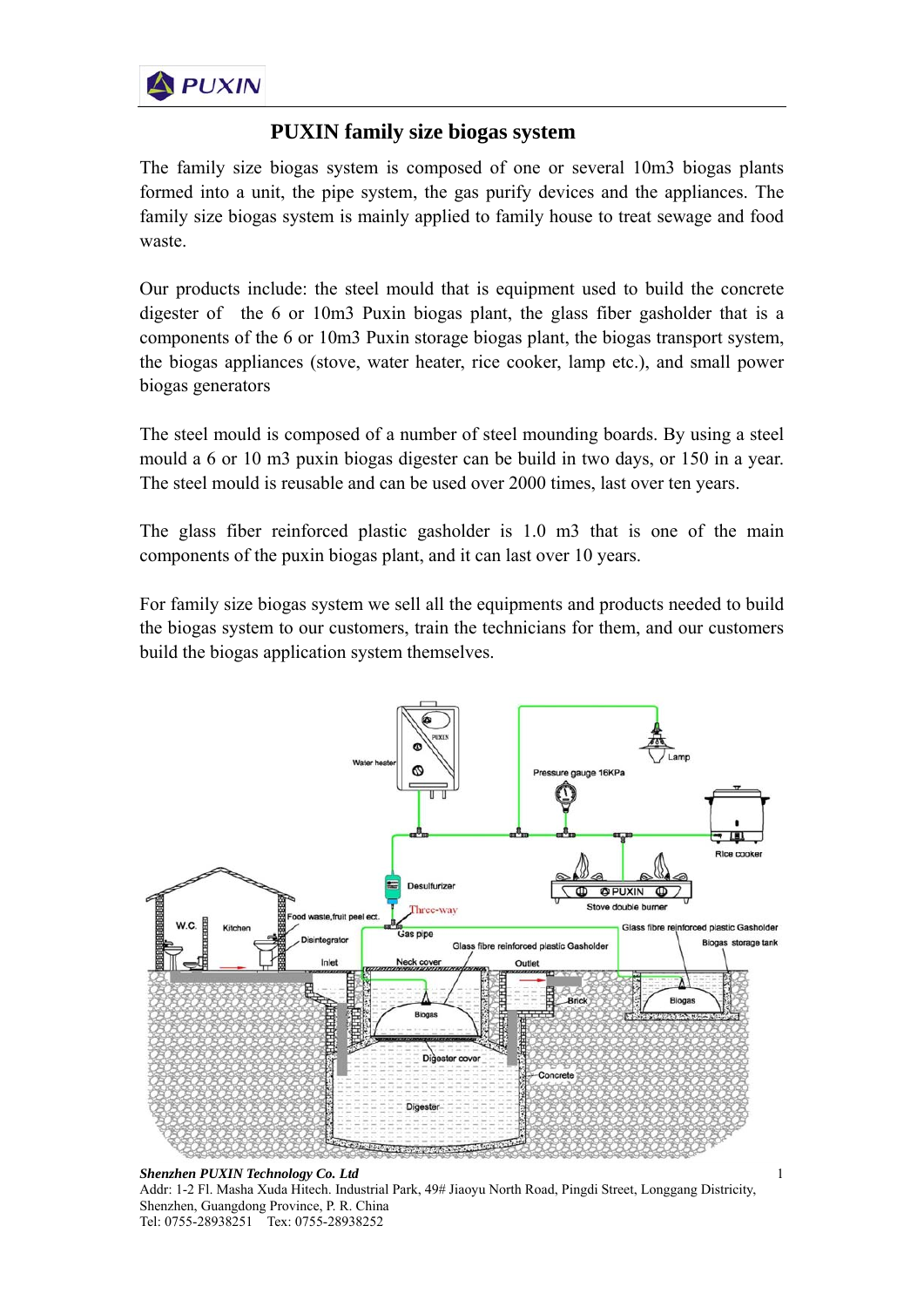



With 10 m3 family size Puxin biogas plant as per the above drawing, enough biogas can be provided to 2 families of 4 persons each for cooking and lighting. The digester is made of concrete.

 By making use of steel mould with outer 10 m3 to construct, which is can be reusable for many times: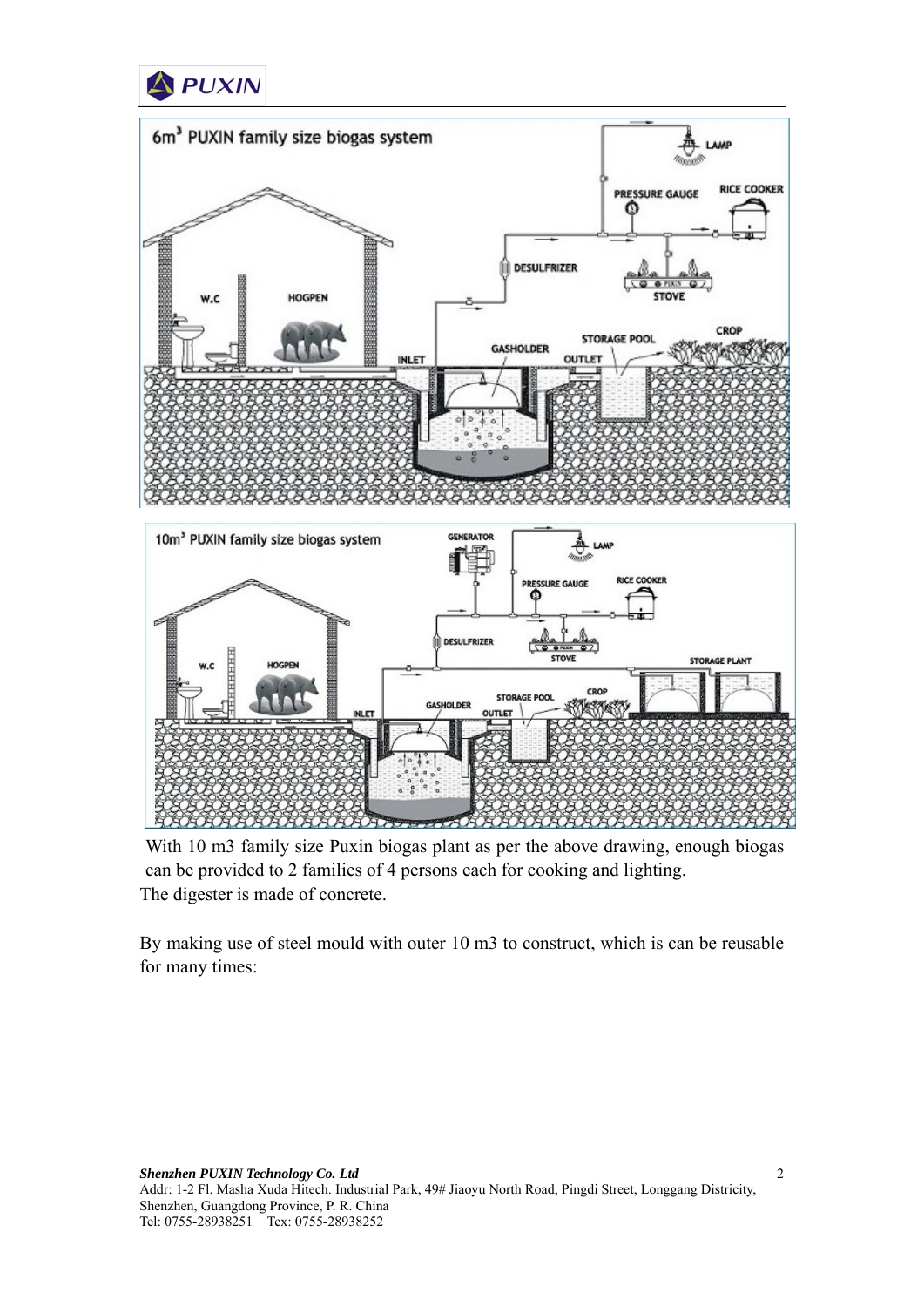



The construction material needed to install the 10 m3 digester:

| Material      | $Q^{\prime}TY$ |
|---------------|----------------|
| Smashed stone | 4.0 M3         |
| Sand          | 3.5 M3         |
| Cement        | 1400 Kgs       |
| <b>Brick</b>  | 100 Pcs        |
| Plastic pipe  | 4 Meter        |
| Concrete bar  | 8 Kgs          |

Storage system:

Main component

- 1. concrete tank
- 2. glass fiber reinforced plastic gasholder

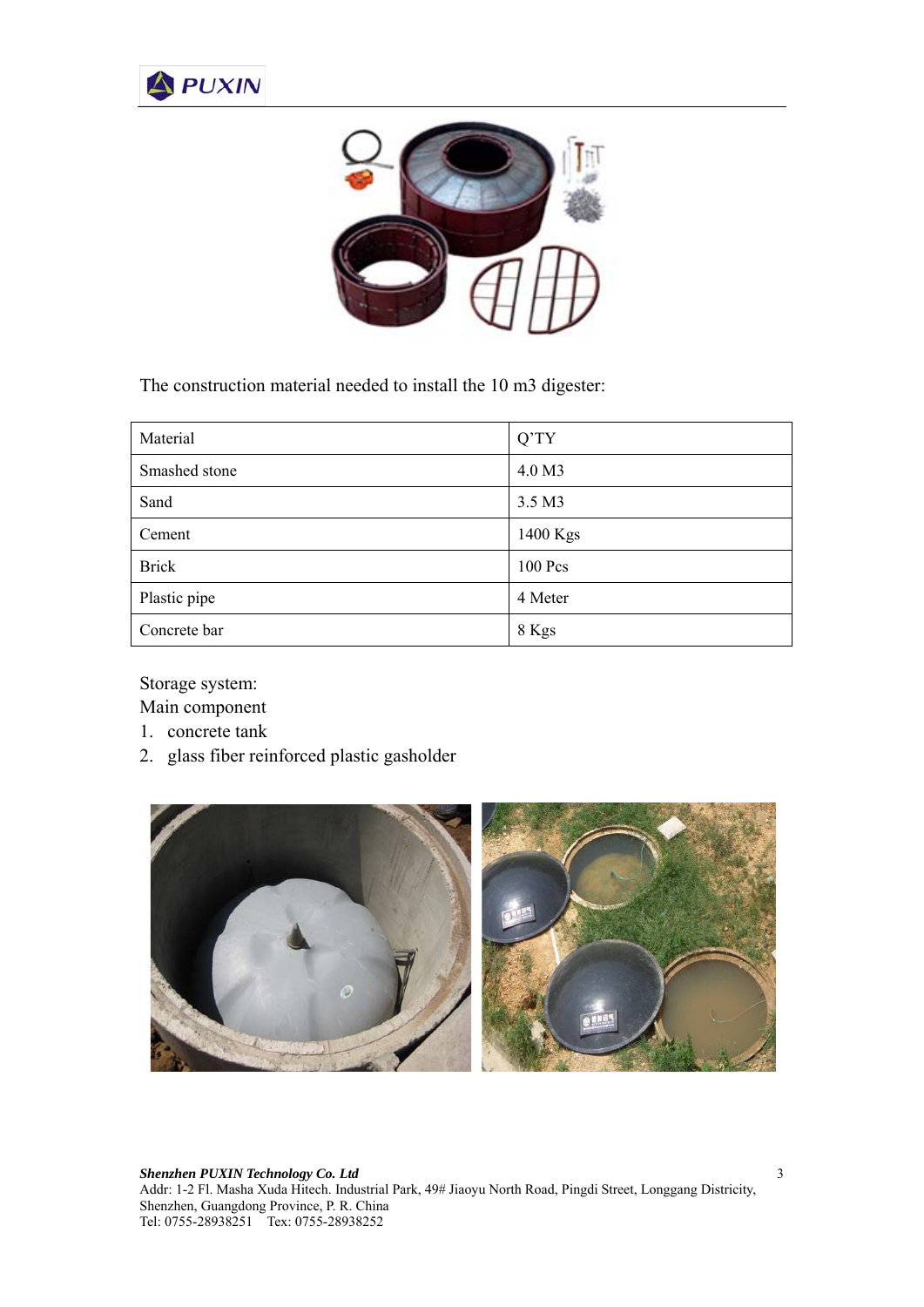

The working principle of storage tank is performed by the pressure, produced by water inside of tank.



The pressure is caused by the distance between water level of gasholder and water level of concrete tank

## **The pressure change when storage biogas or using biogas:**

**1.** Change of water level when storaging biogas:

The water level of concrete storage tank is increasing; the water level of gasholder is decreasing at the same time.



**2.** Change of water level when using biogas:

The water level of storage tank is decreasing; the water level of gasholder is increasing at the same time



*Shenzhen PUXIN Technology Co. Ltd*  Addr: 1-2 Fl. Masha Xuda Hitech. Industrial Park, 49# Jiaoyu North Road, Pingdi Street, Longgang Districity, Shenzhen, Guangdong Province, P. R. China Tel: 0755-28938251 Tex: 0755-28938252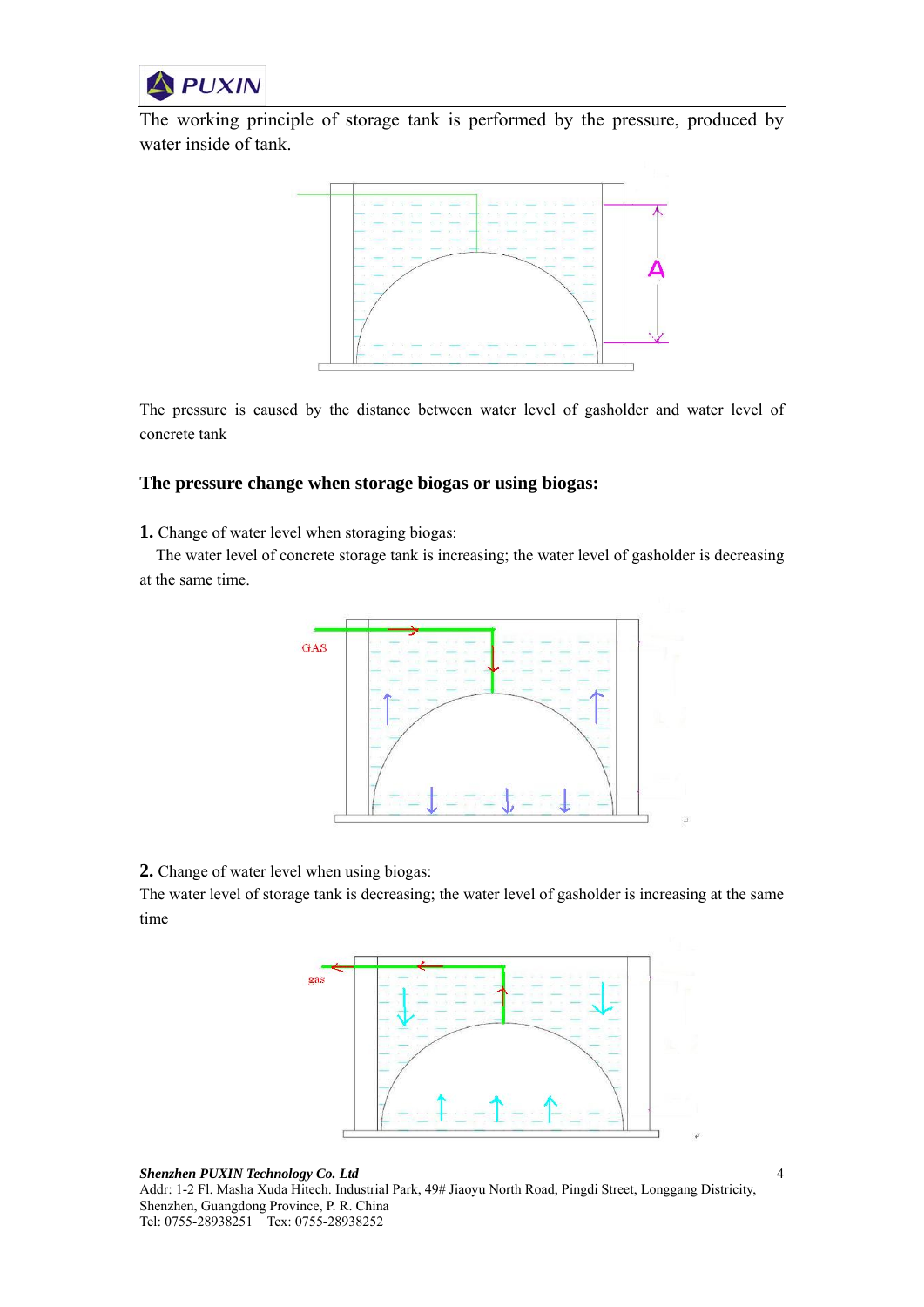

**The most important point when using the storage system at the first time, is to**  push the air in the gasholder out, before storage biogas, in order to avoid the biogas inside of gas holder to explode because of mixing with air and not to burn because of low concentration

## **The way:**

Removing the gas pipe which connects the gasholder, and then feeding water in the storage tank until above the gasholder, showing: